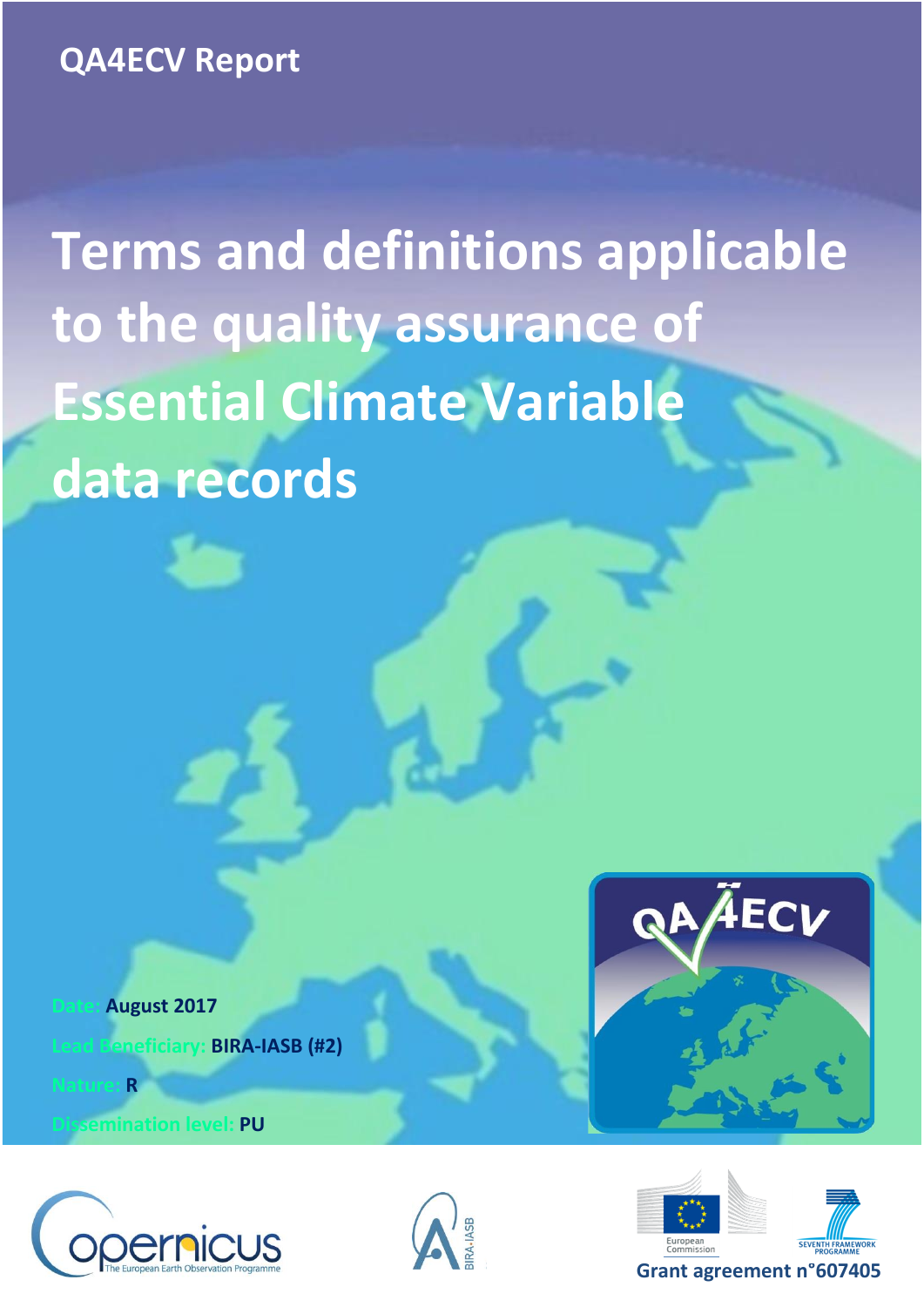



| Work-package            | WP 2 - Design and development of the QA system for ECV validation                                                |
|-------------------------|------------------------------------------------------------------------------------------------------------------|
| <b>Deliverable</b>      | N/A                                                                                                              |
| <b>Title</b>            | Standard terms and definitions applicable to the quality assurance of<br>Essential Climate Variable data records |
| <b>Nature</b>           | R                                                                                                                |
| <b>Dissemination</b>    | <b>PU</b>                                                                                                        |
| <b>Lead Beneficiary</b> | BIRA-IASB (#2)                                                                                                   |
| Date                    | 29 August 2017                                                                                                   |
| <b>Status</b>           | Final                                                                                                            |
| <b>Authors</b>          | Steven Compernolle (BIRA-IASB) and Jean-Christopher Lambert (BIRA-IASB)                                          |
| <b>Editors</b>          | Steven Compernolle (BIRA-IASB)                                                                                   |
| <b>Reviewers</b>        | Folkert Boersma (KNMI), Sander Niemeijer (s[&]t), Joanne Nightingale (NPL)                                       |
| Contacts                | steven.compernolle@aeronomie.be, j-c.lambert@aeronomie.be                                                        |
| URL                     | http://www.qa4ecv.eu/                                                                                            |

*This document has been produced in the context of the project Quality Assurance for Essential Climate Variables. The research leading to these results has received funding from the European Union's Seventh Framework Programme (FP7 THEME [SPA.2013.1.1-03]) under grant agreement n° 607405. All information in this document is provided "as is" and no guarantee or warranty is given that the information is fit for any particular purpose. The user thereof uses the information at its sole risk and liability. For the avoidance of all doubts, the European Commission has no liability in respect of this document, which is merely representing the authors' view.*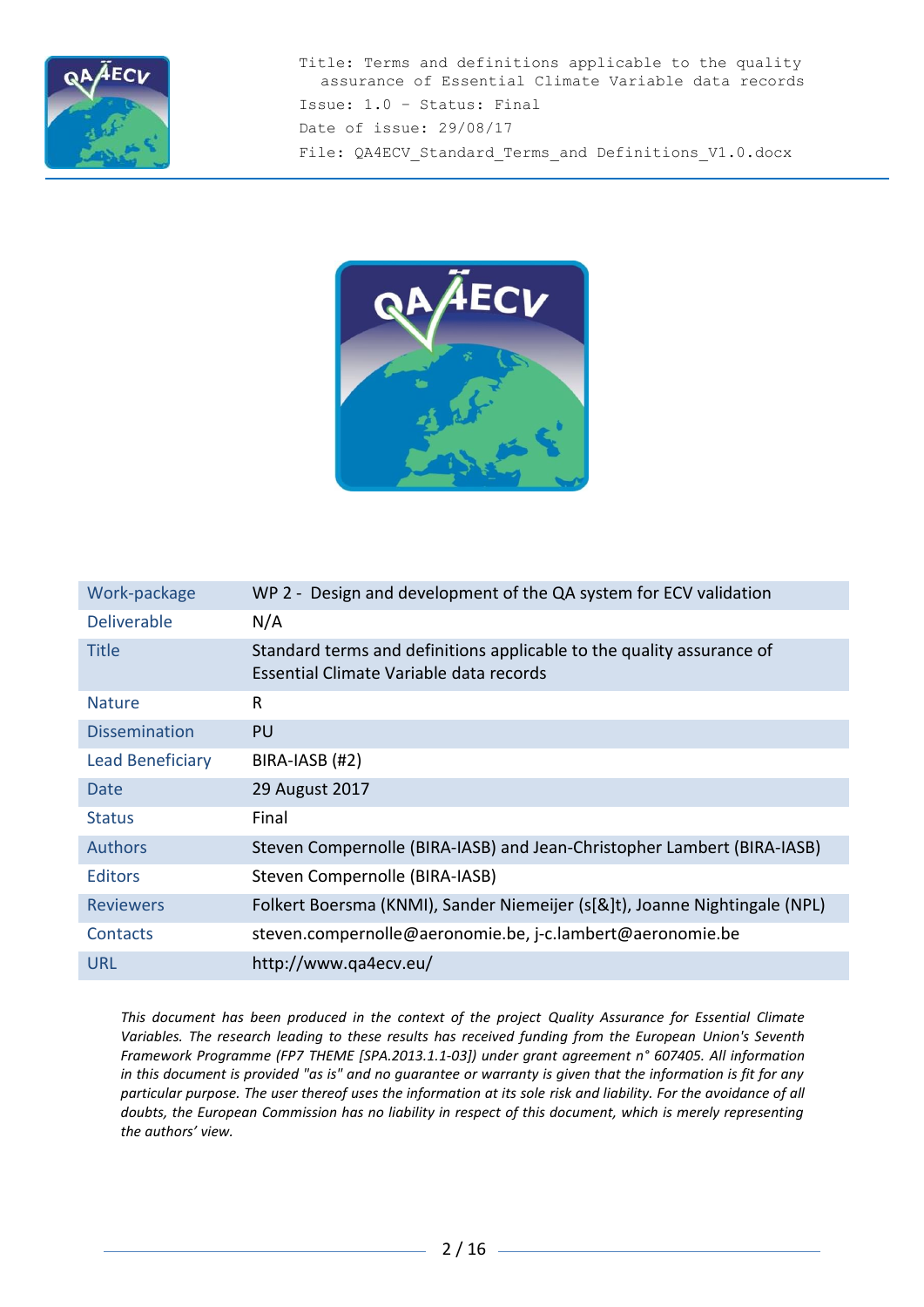

# **Executive Summary**

This document contains a selection of standard terms and definitions relevant to the quality assurance of Essential Climate Variable (ECVs) data records. It reproduces appropriate terms and definitions published by normalization bodies, mainly by BIPM/JCGM/ISO in their International Vocabulary of Metrology (VIM) [\[RD18\]](#page-14-0) and Guide to the Expression of Uncertainties (GUM) [\[RD4\]](#page-13-0). It also reproduces selected terms and definitions related to the quality assurance and validation of Earth Observation (EO) data, available publicly on the ISO website and on the Cal/Val portal of the Committee on Earth Observation Satellites (CEOS) [\[RD2\]](#page-13-1). Several of those terms have been recommended by CEOS in the GEO-CEOS Quality Assurance framework for Earth Observation (QA4EO) [\[RD17\]](#page-14-1) and, as such, are applicable to virtually all Copernicus data sets of EO origin. Terms and definitions are expected to evolve as normalization organisations regularly update their standards.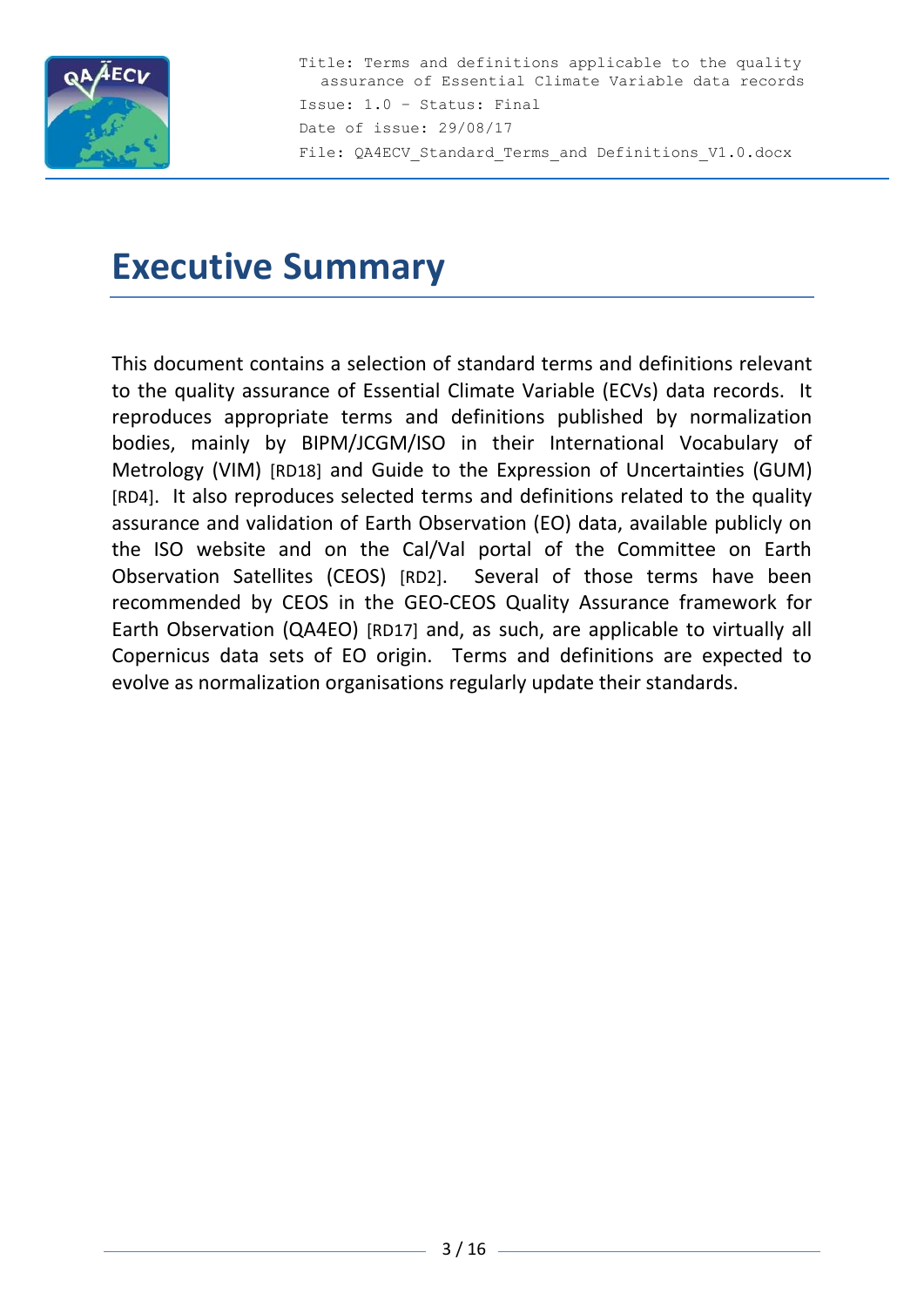

# **Table of Contents**

<span id="page-3-0"></span>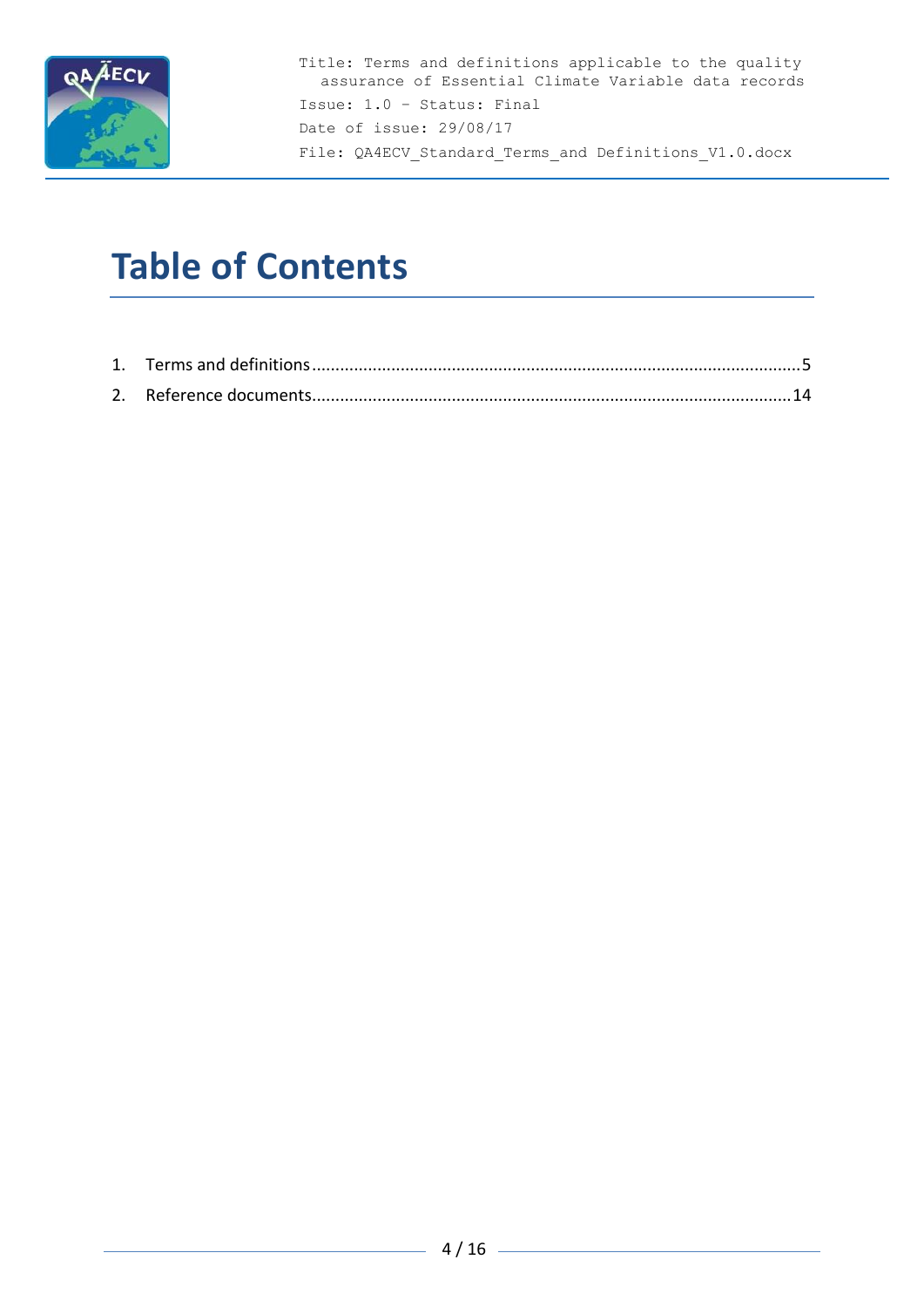

# **1. Terms and definitions**

| <b>TERM</b>                            | <b>DEFINITION</b>                                                                                                                                                                                                                                                                                                                                                                                                                                                                                                           | <b>SOURCE</b>                                                              |
|----------------------------------------|-----------------------------------------------------------------------------------------------------------------------------------------------------------------------------------------------------------------------------------------------------------------------------------------------------------------------------------------------------------------------------------------------------------------------------------------------------------------------------------------------------------------------------|----------------------------------------------------------------------------|
| accuracy                               | closeness of agreement between a measured<br>quantity value and a true quantity value of a<br>measurand. Note that it is not a quantity and it is<br>not given a numerical quantity value. A<br>measurement is said to be more accurate when<br>it offers a smaller measurement error.                                                                                                                                                                                                                                      | VIM/ISO:99 [RD18],<br>GUM [RD4]                                            |
| area (volume) of<br>representativeness | the area (volume) in which the concentration<br>does not differ from the concentration at the<br>station by more than a specific range                                                                                                                                                                                                                                                                                                                                                                                      | Larssen [RD12]                                                             |
| audit                                  | systematic, independent and document process<br>for obtaining objective evidence and evaluating<br>it objectively to determine the extent to which<br>the audit criteria are fulfilled                                                                                                                                                                                                                                                                                                                                      | ISO:9000 [RD7]                                                             |
| bias                                   | (1) systematic error of indication of a measuring<br>system<br>(2) estimate of a systematic measurement error<br>(3) estimate of a systematic forecast error                                                                                                                                                                                                                                                                                                                                                                | (1) VIM/ISO:99<br>[RD18]<br>(2) VIM/ISO:99<br>[RD18]<br>(3) MACC-II [RD13] |
| calibration                            | (1) the process of quantitatively defining the<br>system responses to known, controlled signal<br>inputs<br>(2) operation that, under specified conditions, in<br>a first step, establishes a relation between the<br>quantity values with measurement uncertainties<br>provided by measurement standards and<br>corresponding indications with associated<br>measurement uncertainties and, in a second<br>step, uses this information to establish a relation<br>for obtaining a measurement result from an<br>indication | (1) CEOS/ISO:19159<br>[RD10]<br>(2) VIM/ISO:99<br>[RD18]                   |
| climate data<br>record (CDR)           | a time series of measurements of sufficient<br>length, consistency and continuity to determine<br>climate variability and change                                                                                                                                                                                                                                                                                                                                                                                            | NOAA [RD16]                                                                |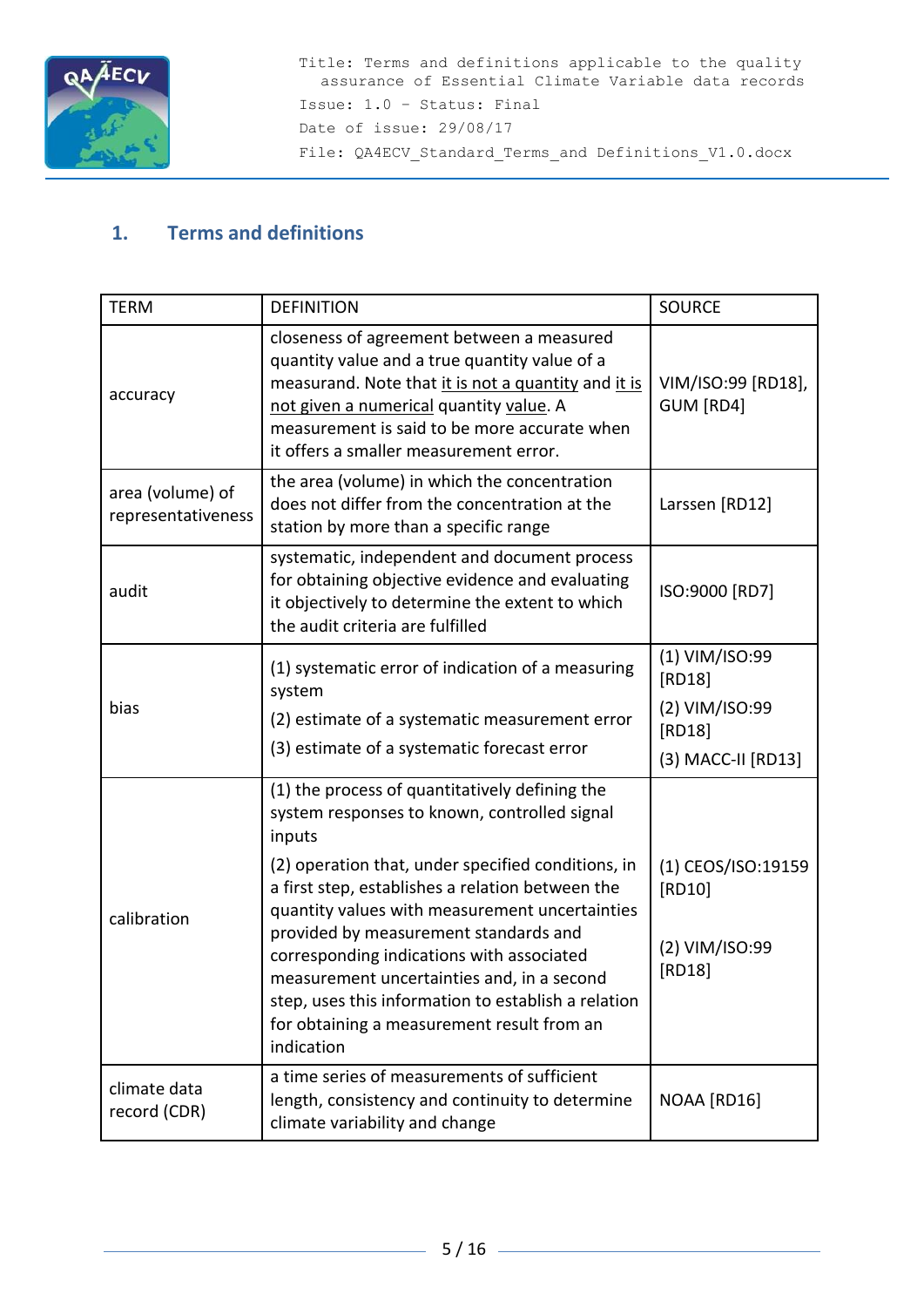

| correction                         | compensation for an estimated systematic<br>effect. Note: The compensation can take<br>different forms, such as an addend or a factor, or<br>can be deduced from a table.                                                                                                                                                                                                                                                            | VIM/ISO:99 [RD18]                                                              |
|------------------------------------|--------------------------------------------------------------------------------------------------------------------------------------------------------------------------------------------------------------------------------------------------------------------------------------------------------------------------------------------------------------------------------------------------------------------------------------|--------------------------------------------------------------------------------|
| (measurement)<br>covariance matrix | symmetric positive semi-definite matrix of<br>dimension $N \times N$ associated with an estimate of<br>a real vector quantity of dimension $N \times 1$ ,<br>containing on its diagonal the squares of the<br>standard uncertainties associated with the<br>respective components of the estimate of the<br>quantity, and, in its off-diagonal positions, the<br>covariances associated with pairs of components<br>of that estimate | <b>GUM S2 [RD6]</b>                                                            |
| coverage<br>probability            | probability that the set of true quantity values of<br>a measurand is contained within a specified<br>coverage interval                                                                                                                                                                                                                                                                                                              | VIM/ISO:99 [RD18]                                                              |
| dead band (or<br>neutral zone)     | maximum interval through which a value of a<br>quantity being measured can be changed in both<br>directions without producing a detectable<br>change in the corresponding indication                                                                                                                                                                                                                                                 | VIM/ISO:99 [RD18]                                                              |
| detection limit                    | measured quantity value, obtained by a given<br>measurement procedure, for which the<br>probability of falsely claiming the absence of a<br>component is $\beta$ , given a probability $\alpha$ of falsely<br>claiming its presence                                                                                                                                                                                                  | VIM/ISO:99 [RD18]                                                              |
| error                              | (1) measured quantity value minus a reference<br>quantity value<br>(2) difference of quantity value obtained by<br>measurement and true value of the measurand<br>(3) difference of forecast value and a, estimate<br>of the true value<br>Note: (1) and (2) refer to measurement error,<br>while (3) refers to a forecast error                                                                                                     | (1) VIM/ISO:99<br>[RD18]<br>(2) CEOS/ISO:19159<br>[RD10]<br>(3) MACC-II [RD13] |
| indication                         | quantity value provided by a measuring<br>instrument or a measuring system                                                                                                                                                                                                                                                                                                                                                           | VIM/ISO:99 [RD18]                                                              |
| fiducial                           | used as a fixed standard of reference for<br>comparison or measurement (fiducial point)                                                                                                                                                                                                                                                                                                                                              | WordNet [RD20]                                                                 |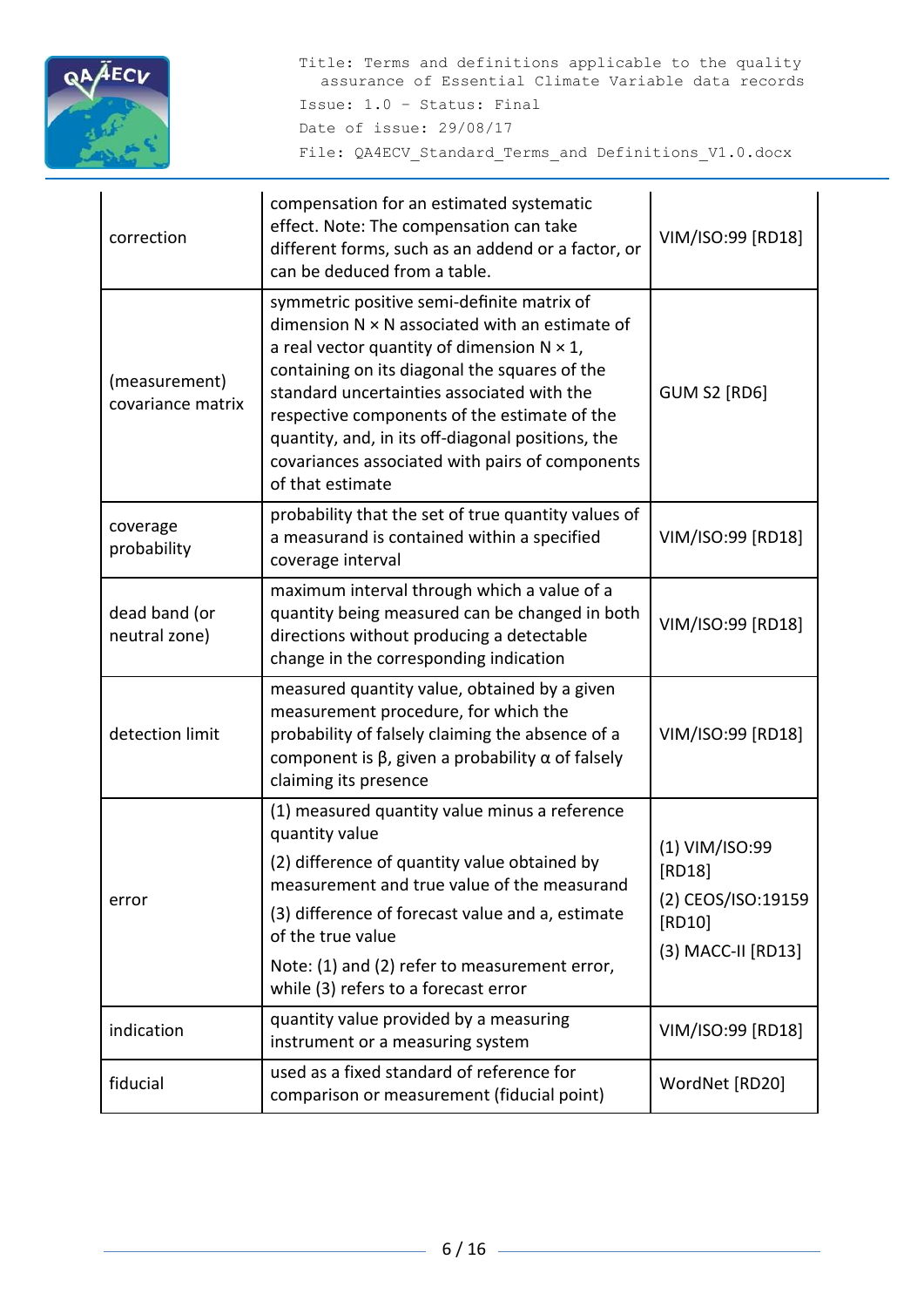

| fiducial mark                         | index mark on a test system that allows<br>automatic geometric identification and<br>orientation detection of an object using imaging<br>systems                                                                                                                                                                         | ISO:19262 [RD11]             |
|---------------------------------------|--------------------------------------------------------------------------------------------------------------------------------------------------------------------------------------------------------------------------------------------------------------------------------------------------------------------------|------------------------------|
| fiducial reference<br>measurement     | the suite of independent ground measurements<br>that deliver, for a satellite mission, and to users,<br>the required confidence in data products, in the<br>form of independent validation results and<br>satellite measurement uncertainty estimation,<br>over the entire end-to-end duration of a satellite<br>mission | Donlon and Zibordi<br>[RD21] |
| field-of-regard                       | an area of the object space scanned by the field-<br>of-view of a scanning sensor                                                                                                                                                                                                                                        | NIST [RD15]                  |
| field-of-view                         | the solid angle from which the detector receives<br>radiation                                                                                                                                                                                                                                                            | NIST [RD15]                  |
| footprint                             | the area of a target encircled by the field-of-view<br>of a detector of radiation, or irradiated by an<br>active system                                                                                                                                                                                                  | NIST [RD15]                  |
| geometrical<br>resolution             | ability of a sensor system to record signals<br>separately from neighboring object structures                                                                                                                                                                                                                            | DIN 18716-3 [RD3]            |
| ground sampling<br>distance (GSD)     | linear distance between pixel centres on the<br>ground                                                                                                                                                                                                                                                                   | CEOS/ISO:19159<br>[RD10]     |
| influence quantity                    | quantity that, in a direct measurement, does not<br>affect the quantity that is actually measured, but<br>affects the relation between the indication and<br>the measurement result                                                                                                                                      | VIM/ISO:99 [RD18]            |
| in situ                               | (1) a direct measurement of the measurand in its<br>original place                                                                                                                                                                                                                                                       | (1) CEOS/ISO:19159<br>[RD10] |
| measurement                           | (2) any sub-orbital measurement of the<br>measurand                                                                                                                                                                                                                                                                      | $(2)$ GEOSS                  |
| instantaneous<br>field of view (IFOV) | opening angle corresponding to one detector<br>element                                                                                                                                                                                                                                                                   | ISO:19130 [RD9]              |
| instrumental drift                    | continuous or incremental change over time in<br>indication, due to changes in metrological<br>properties of a measuring instrument. Note that<br>instrumental drift is related neither to a change<br>in a quantity being measured nor to a change of<br>any recognized influence quantity.                             | VIM/ISO:99 [RD18]            |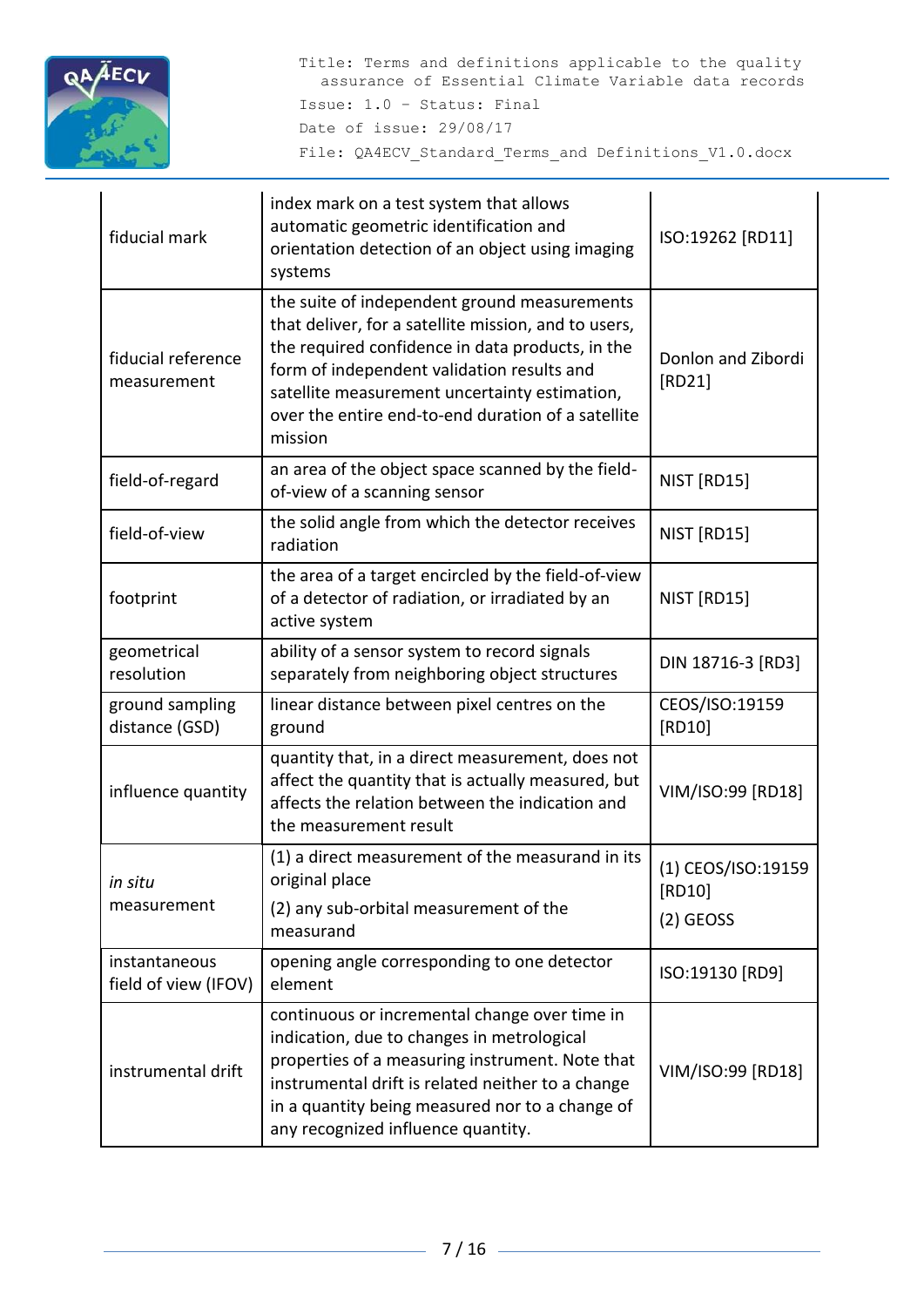

| Level 0 data                                             | reconstructed, unprocessed instrument and<br>payload data at full resolution, with any and all<br>measurement and communications artifacts<br>removed                                                                                                                                                     | CEOS [RD2]                            |
|----------------------------------------------------------|-----------------------------------------------------------------------------------------------------------------------------------------------------------------------------------------------------------------------------------------------------------------------------------------------------------|---------------------------------------|
| Level 1a data                                            | reconstructed, unprocessed data at full<br>resolution, time referenced, and annotated with<br>ancillary information, including radiometric and<br>geometric calibration coefficients and geo-<br>referencing parameters (e.g., ephemeris)<br>computed and appended but not applied to the<br>Level 0 data | CEOS [RD2]                            |
| Level 1b data                                            | calibrated, geo-located Earth reflectance and<br>radiance spectra in all spectral bands; solar<br>irradiance data, annotation data and references<br>to used calibration data                                                                                                                             | CEOS [RD2]                            |
| Level 2 data                                             | geophysical measurand at the same resolution<br>and geolocation as the Level 1 source data from<br>which it is derived                                                                                                                                                                                    | CEOS [RD2]                            |
| Level 3 data                                             | data or retrieved geophysical parameters (i.e.<br>derived from Level 1 or 2 data products) mapped<br>on uniform space-time grid scales, usually with<br>some completeness and consistency. Such re-<br>sampling may include averaging, compositing,<br>kriging, use of Kalman filters                     | CEOS [RD2]                            |
| Level 4 data                                             | model output or results from analyses of lower<br>level data, i.e., parameters that are not directly<br>measured by the instruments, but are derived<br>from these measurements                                                                                                                           | CEOS [RD2]                            |
| measurand                                                | quantity intended to be measured                                                                                                                                                                                                                                                                          | VIM/ISO:99 [RD18]                     |
| metadata                                                 | data about the data; parameters that describe,<br>characterise, and/or index the data                                                                                                                                                                                                                     | <b>WMO [RD19]</b>                     |
| monitoring                                               | (1) systematic evaluation over time of some<br>quantity<br>(2) by extension, evaluation over time of the<br>performance of a system, of the occurrence of<br>an event etc.                                                                                                                                | (1) NIST [RD15]<br>(2) MACC-II [RD13] |
| point-to-area<br>(point-to-volume)<br>representativeness | the probability that a point measurement lies<br>within a specific range of area-average (volume-<br>average) concentration value                                                                                                                                                                         | Nappo [RD14]                          |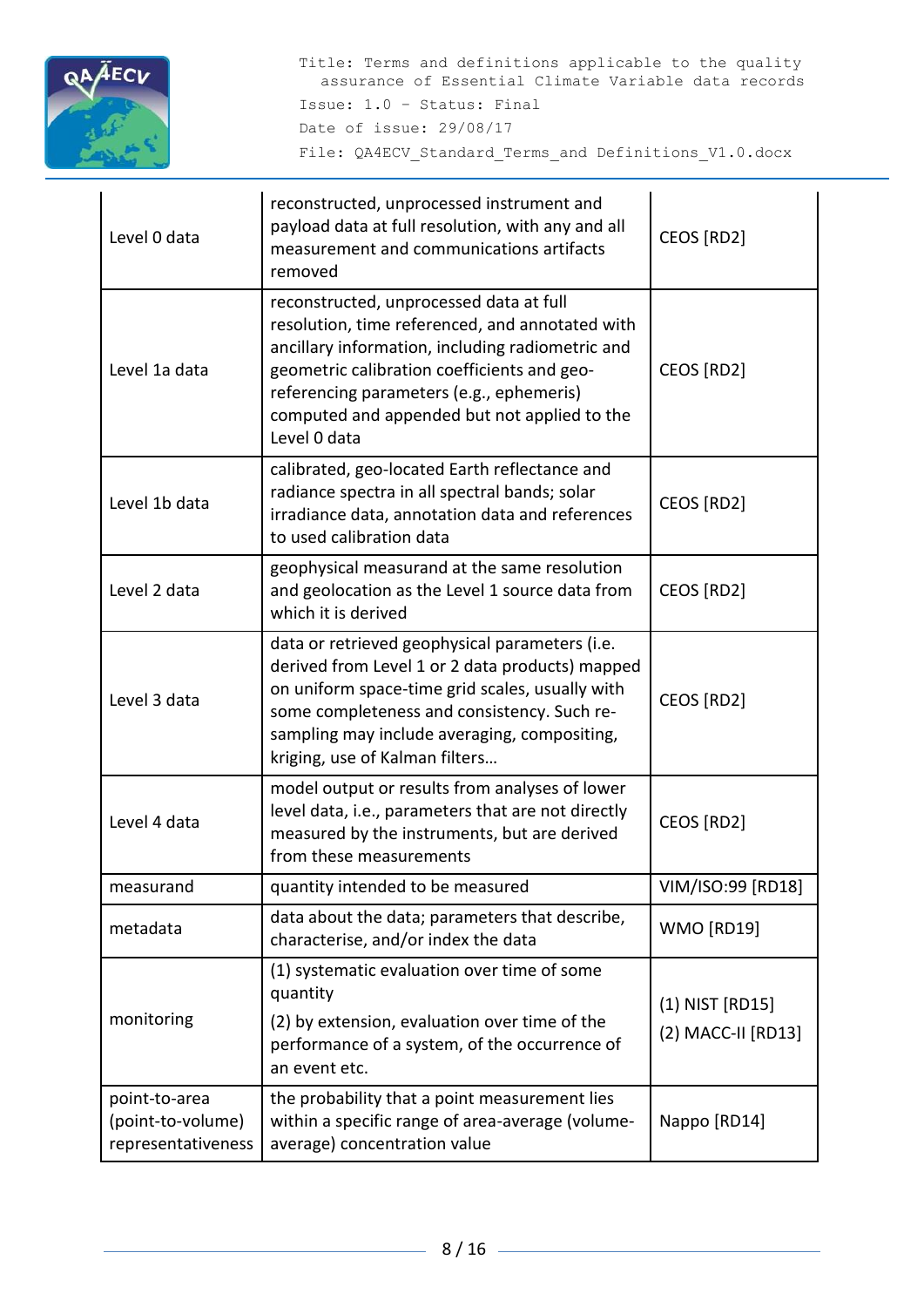

| positional<br>accuracy    | closeness of coordinate value to the true or<br>accepted value in a specified reference system                                                                                                                                                                                                                                                                                                                           | ISO:19116 [RD8]                                    |
|---------------------------|--------------------------------------------------------------------------------------------------------------------------------------------------------------------------------------------------------------------------------------------------------------------------------------------------------------------------------------------------------------------------------------------------------------------------|----------------------------------------------------|
| precision                 | (1) measure of the repeatability of a set of<br>measurements. Note that precision is usually<br>expressed as a statistical value based upon a set<br>of repeated measurements such as the standard<br>deviation from the sample mean<br>(2) closeness of agreement between indications<br>or measured quantity values obtained by<br>replicate measurements on the same or similar<br>objects under specified conditions | (1) ISO:19116 [RD8]<br>(2) VIM/ISO:99<br>[RD18]    |
| procedure                 | specified way to carry out an activity or a<br>process                                                                                                                                                                                                                                                                                                                                                                   | ISO:9000 [RD7]                                     |
| process                   | set of interrelated or interacting activities that<br>use inputs to deliver an intended result                                                                                                                                                                                                                                                                                                                           | ISO:9000 [RD7]                                     |
| process validation        | establishing documented evidence of a high<br>degree of assurance that a specific process will<br>consistently produce a product meeting its pre-<br>determined specifications and quality<br>characteristics                                                                                                                                                                                                            | CDRH [RD1]                                         |
| product                   | output of an organization that can be produced<br>without any transaction taking place between<br>the organization and the customer                                                                                                                                                                                                                                                                                      | ISO:9000 [RD7]                                     |
| quality                   | the totality of features and characteristics of a<br>product or service that bears its ability to satisfy<br>stated or implied needs                                                                                                                                                                                                                                                                                     | ISO:9000 [RD7]                                     |
| quality assessment        | term referring to the derivation of quality<br>indicators providing sufficient information to<br>assess whether quality requirements are fulfilled                                                                                                                                                                                                                                                                       | CEOS [RD2]                                         |
| quality assurance<br>(QA) | part of quality management focused on<br>providing confidence that quality requirements<br>will be fulfilled; it is different from quality<br>assessment and from quality control                                                                                                                                                                                                                                        | CEOS/ISO:19159<br>[RD10],<br>ISO:9000 [RD7]        |
| quality control<br>(QC)   | (1) QC refers to the activities undertaken to<br>check and optimise accuracy and precision of the<br>data after its collection<br>(2) part of quality management focused on                                                                                                                                                                                                                                              | (1) CEOS/ISO:19159<br>[RD10]<br>(2) ISO:9000 [RD7] |
|                           | fulfilling quality requirements                                                                                                                                                                                                                                                                                                                                                                                          |                                                    |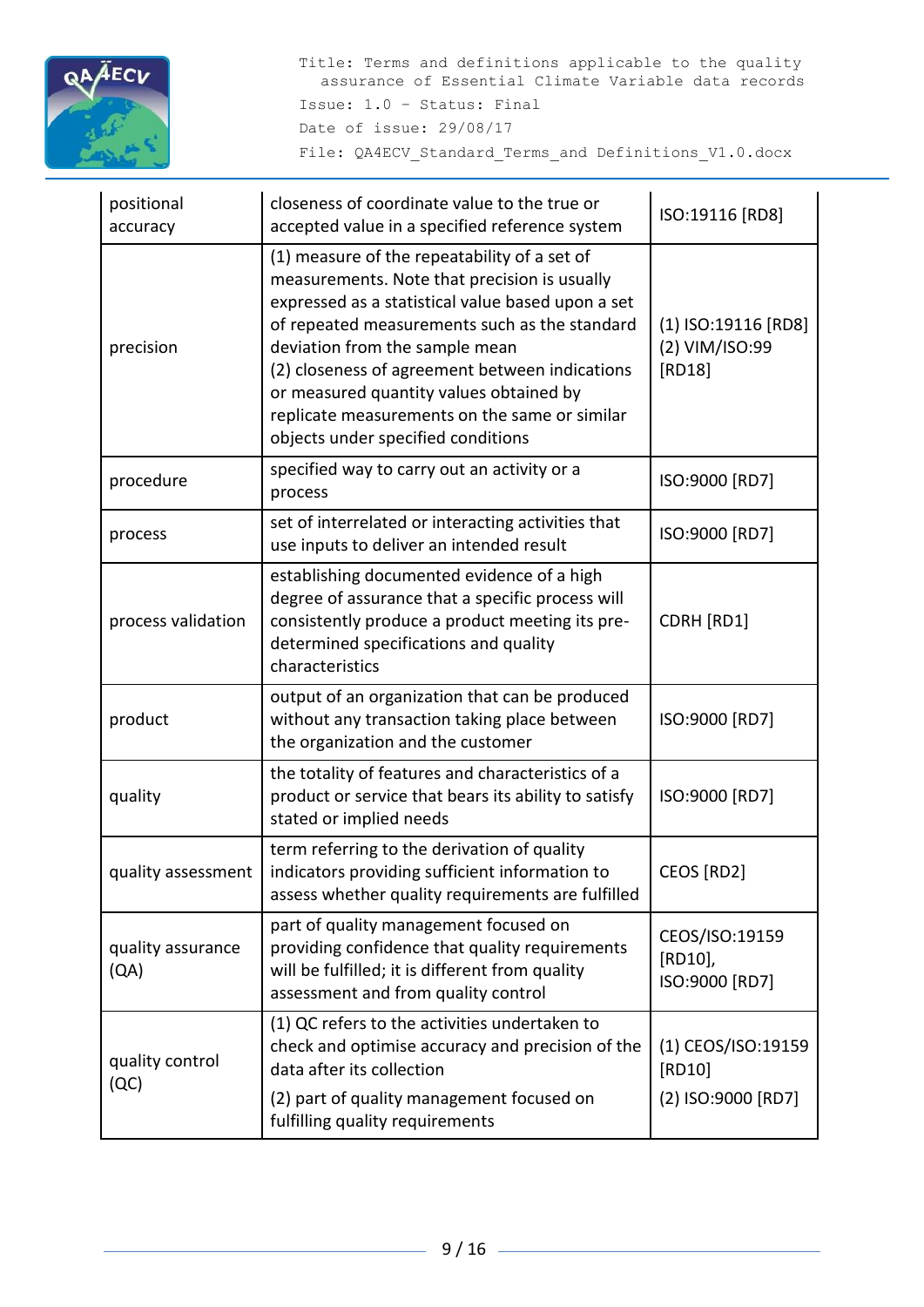

| quality indicator<br>(QI)        | a means of providing a user of data or derived<br>product with sufficient information to assess its<br>suitability for a particular application. This<br>information should be based on a quantitative<br>assessment of its traceability to an agreed<br>reference or measurement standard (ideally SI),<br>but can be presented as a numeric or a text<br>descriptor, provided the quantitative linkage is<br>defined.                                                                              | QA4EO [RD17]                                   |
|----------------------------------|------------------------------------------------------------------------------------------------------------------------------------------------------------------------------------------------------------------------------------------------------------------------------------------------------------------------------------------------------------------------------------------------------------------------------------------------------------------------------------------------------|------------------------------------------------|
| radiometric<br>calibration       | a determination of radiometric instrument<br>performance in the spatial, spectral, and<br>temporal domains in a series of measurements,<br>in which its output is related to the true value of<br>the measured radiometric quantity                                                                                                                                                                                                                                                                  | NIST [RD15]                                    |
| random error                     | (1) component of measurement error that in<br>replicate measurements varies in an<br>unpredictable manner; note that random<br>measurement error equals measurement error<br>minus systematic measurement error.<br>Note: Random measurement errors of a set of<br>replicate measurements form a distribution that<br>can be summarized by its expectation, which is<br>generally assumed to be zero, and its variance.<br>(2) component of forecast error that varies in an<br>unpredictable manner | (1) VIM/ISO:99<br>[RD18]<br>(2) MACC-II [RD13] |
| relative standard<br>uncertainty | standard measurement uncertainty divided by<br>the absolute value of the measured quantity<br>value                                                                                                                                                                                                                                                                                                                                                                                                  | VIM/ISO:99 [RD18]                              |
| repeatability                    | measurement precision under set of conditions<br>including the same measurement procedure,<br>same operator, same measuring system, same<br>operating conditions and same location, and<br>replicated measurements over a short period of<br>time                                                                                                                                                                                                                                                    | VIM/ISO:99 [RD18]                              |
| representativeness               | the extent to which a set of measurements<br>taken in a given space-time domain reflect the<br>actual conditions in the same or different space-<br>time domain taken on a scale appropriate for a<br>specific application                                                                                                                                                                                                                                                                           | Nappo [RD14]                                   |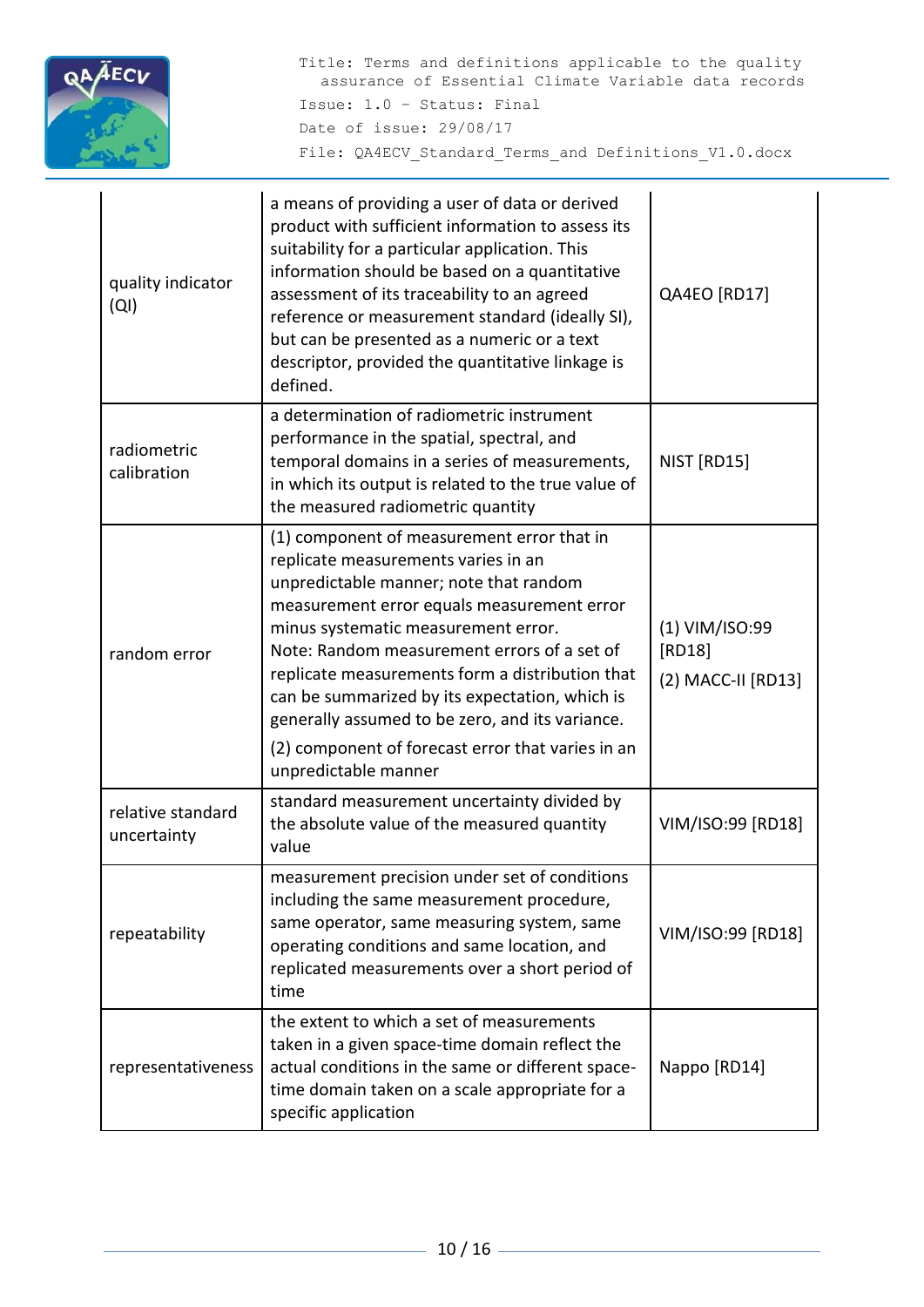

| reproducibility                      | measurement precision under a set of conditions<br>including different locations, operators, and<br>measuring systems                                                                                                                                                                                                                                                                                                                                                                                                                                                                                                                             | VIM/ISO:99 [RD18]                                                 |
|--------------------------------------|---------------------------------------------------------------------------------------------------------------------------------------------------------------------------------------------------------------------------------------------------------------------------------------------------------------------------------------------------------------------------------------------------------------------------------------------------------------------------------------------------------------------------------------------------------------------------------------------------------------------------------------------------|-------------------------------------------------------------------|
| resolution                           | (1) smallest change in a quantity being measured<br>that causes a perceptible change in the<br>corresponding indication<br>(2) the least angular/linear/temporal/spectral<br>distance between two identical point sources of<br>radiation that can be distinguished according to<br>a given criterion<br>(3) the least vertical/geographical/temporal<br>distance between two identical atmospheric<br>features that can be distinguished in a gridded<br>numerical product or in time series of<br>measurements; resolution is equal to or coarser<br>than vertical/geographical/temporal sampling of<br>the grid or the measurement time series | (1) VIM/ISO:99<br>[RD18]<br>(2) NIST [RD15]<br>(3) MACC-II [RD13] |
| sensitivity of a<br>measuring system | quotient of the change in an indication of a<br>measuring system and the corresponding change<br>in a value of a quantity being measured.<br>Note: sensitivity can depend on the value of the<br>quantity being measured. The change<br>considered in a value of a quantity being<br>measured must be large compared with the<br>resolution.                                                                                                                                                                                                                                                                                                      | VIM/ISO:99 [RD18]                                                 |
| service                              | output of an organization with at least one<br>activity necessarily performed between the<br>organization and the customer                                                                                                                                                                                                                                                                                                                                                                                                                                                                                                                        | ISO:9000 [RD7]                                                    |
| stability                            | Property of a measuring instrument, whereby its<br>metrological properties remain constant in time                                                                                                                                                                                                                                                                                                                                                                                                                                                                                                                                                | VIM/ISO:99 [RD18]                                                 |
| standard<br>uncertainty              | measurement uncertainty expressed as a<br>standard deviation                                                                                                                                                                                                                                                                                                                                                                                                                                                                                                                                                                                      | VIM/ISO:99 [RD18]                                                 |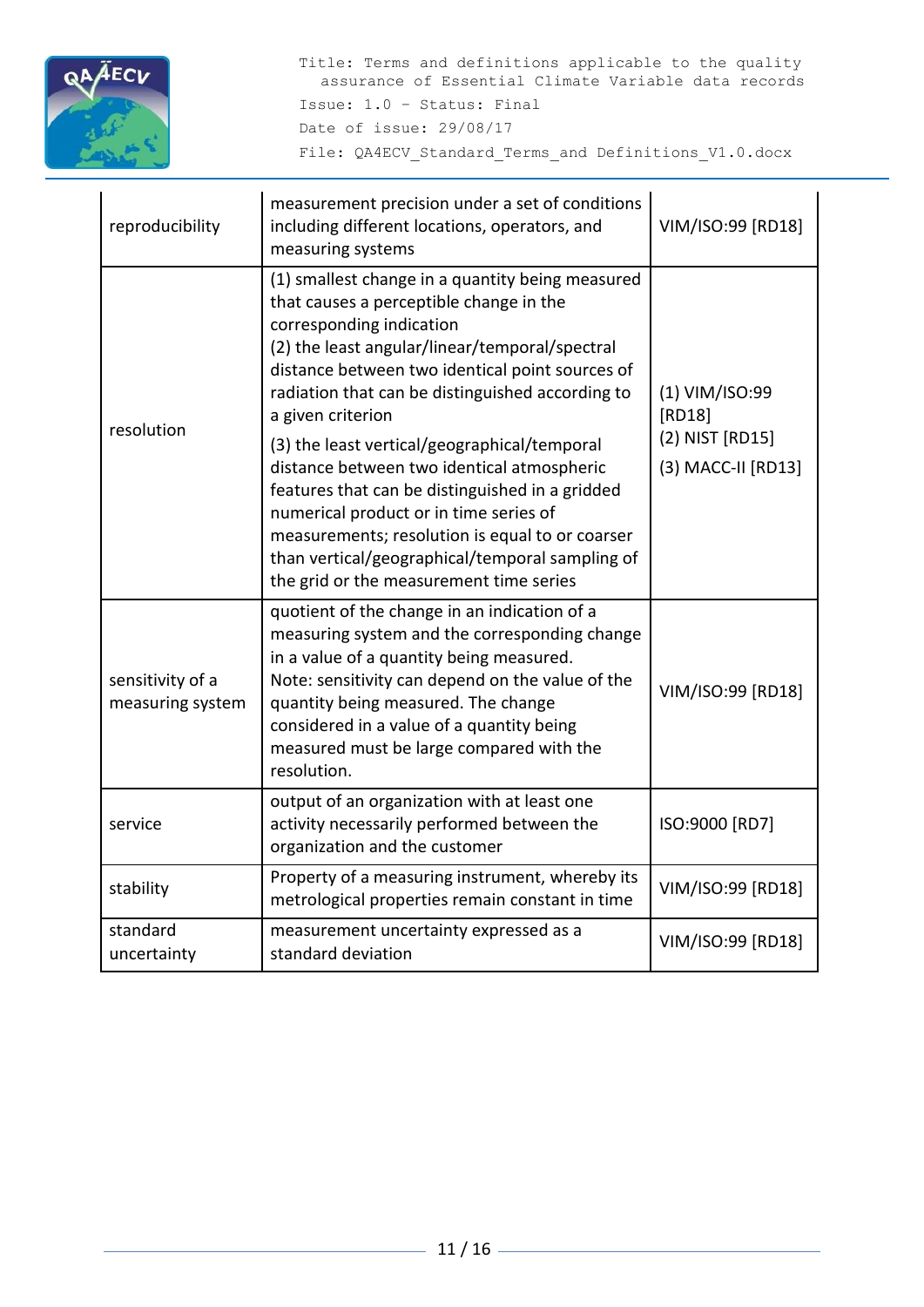

| systematic error      | component of measurement error that in<br>replicate measurements remains constant or<br>varies in a predictable manner<br>Note that systematic measurement error, and its<br>causes, can be known or unknown. A correction<br>can be applied to compensate for a known<br>systematic measurement error.<br>(Note from GUM [RD4], 3.2.3): It is assumed<br>that, after correction, the expectation or<br>expected value of the error arising from a<br>systematic effect is zero.<br>(Note from GUM [RD4], 3.3.1): The result of a<br>measurement after correction for recognized<br>systematic effects is still only an estimate of the<br>value of the measurand because of the<br>uncertainty arising from random effects and<br>from imperfect correction of the result for<br>systematic effects. | VIM/ISO:99 [RD18]                              |
|-----------------------|-------------------------------------------------------------------------------------------------------------------------------------------------------------------------------------------------------------------------------------------------------------------------------------------------------------------------------------------------------------------------------------------------------------------------------------------------------------------------------------------------------------------------------------------------------------------------------------------------------------------------------------------------------------------------------------------------------------------------------------------------------------------------------------------------------|------------------------------------------------|
| system                | set of interrelated or interacting elements                                                                                                                                                                                                                                                                                                                                                                                                                                                                                                                                                                                                                                                                                                                                                           | ISO:9000 [RD7]                                 |
| traceability          | (1) (metrological traceability) property of a<br>measurement result relating the result to a<br>stated metrological reference (free definition<br>and not necessarily SI) through an unbroken<br>chain of calibrations of a measuring system or<br>comparisons, each contributing to the stated<br>measurement uncertainty                                                                                                                                                                                                                                                                                                                                                                                                                                                                            | (1) VIM/ISO:99<br>[RD18]<br>(2) ISO:9000 [RD7] |
|                       | (2) ability to trace the history, application or<br>location of an object, a product or a service                                                                                                                                                                                                                                                                                                                                                                                                                                                                                                                                                                                                                                                                                                     |                                                |
| traceability chain    | sequence of measurement standards and<br>calibrations that is used to relate a measurement<br>result to a reference                                                                                                                                                                                                                                                                                                                                                                                                                                                                                                                                                                                                                                                                                   | VIM/ISO:99 [RD18]                              |
| uncertainty           | non-negative parameter characterizing the<br>dispersion of the quantity values being<br>attributed to a measurand, based on the<br>information used                                                                                                                                                                                                                                                                                                                                                                                                                                                                                                                                                                                                                                                   | VIM/ISO:99 [RD18]                              |
| uncertainty<br>budget | statement of a measurement uncertainty, of the<br>components of that measurement uncertainty,<br>and of their calculation and combination.                                                                                                                                                                                                                                                                                                                                                                                                                                                                                                                                                                                                                                                            | VIM/ISO:99 [RD18]                              |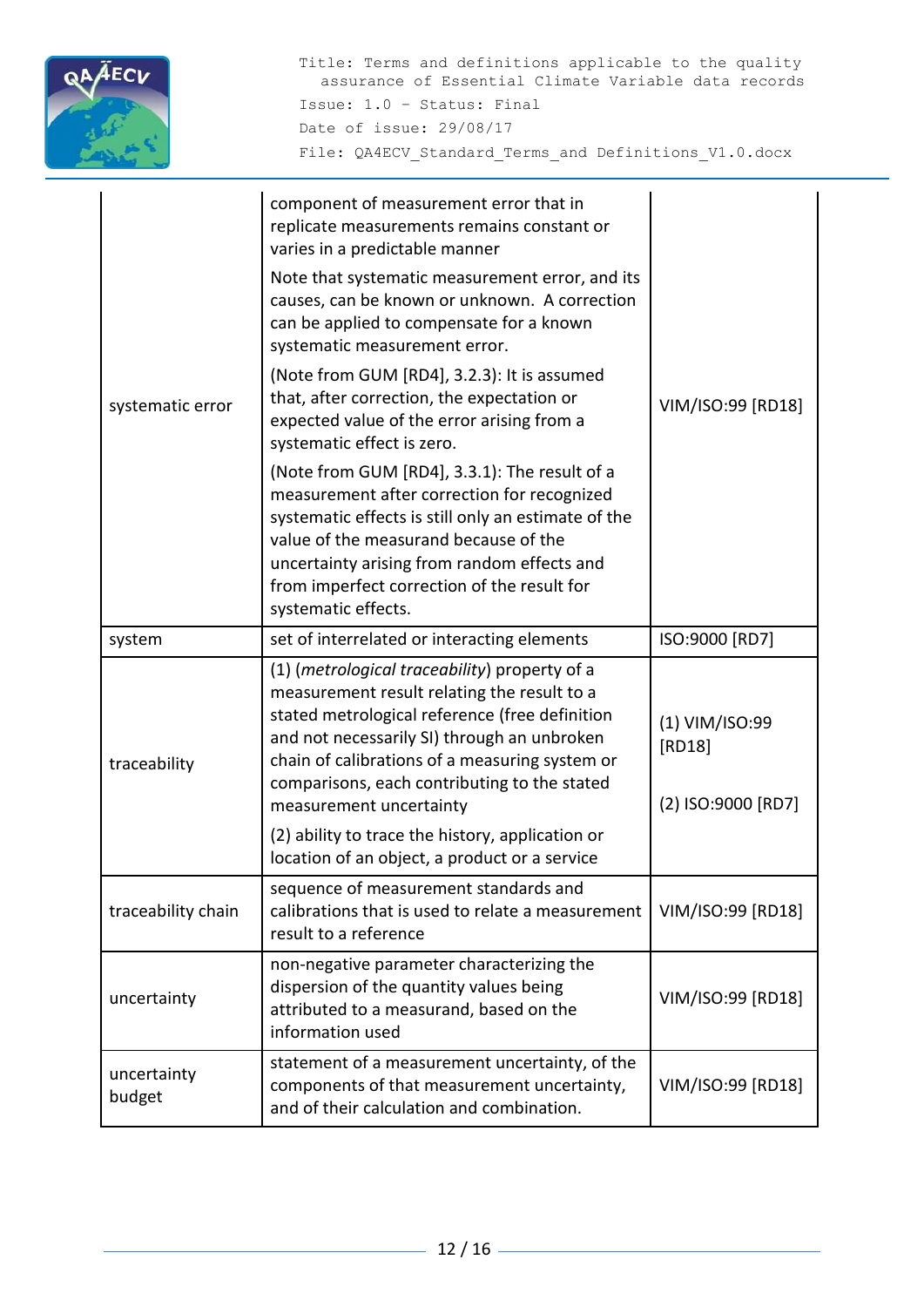

<span id="page-12-0"></span>

| uncertainty of<br>measurement<br>method | uncertainty associated with the method of<br>measurement, as there can be other methods,<br>some of them as yet unknown or in some way<br>impractical, that would give systematically<br>different results of apparently equal validity.     | GUM [RD4], section<br>F.2.5  |
|-----------------------------------------|----------------------------------------------------------------------------------------------------------------------------------------------------------------------------------------------------------------------------------------------|------------------------------|
|                                         | (1) the process of assessing, by independent<br>means, the quality of the data products derived<br>from the system outputs                                                                                                                   |                              |
|                                         | (2) verification, where the specified<br>requirements are adequate for an intended use                                                                                                                                                       | (1) CEOS/ISO:19159<br>[RD10] |
|                                         | (3) confirmation, through the provision of<br>objective evidence, that the requirements for a<br>specific intended use or application have been<br>fulfilled                                                                                 | (2) VIM/ISO:99<br>[RD18]     |
| validation                              | (4) the process of assessing, by independent<br>means, the degree of correspondence between<br>the value of the radiometric quantity derived<br>from the output signal of a calibrated                                                       | (3) ISO:9000 [RD7]           |
|                                         | radiometric device and the actual value of this<br>quantity.                                                                                                                                                                                 | (4) NIST [RD15]              |
|                                         | (5) confirmation by examination and provision of<br>objective evidence that specifications conform<br>to user needs and intended uses, and that the<br>particular requirements implemented through<br>software can be consistently fulfilled | (5) CDRH [RD1]               |
|                                         | (1) provision of objective evidence that a given<br>item fulfils specified requirements; note that,<br>when applicable, measurement uncertainty<br>should be taken into consideration.                                                       | (1) VIM/ISO:99<br>[RD18]     |
| verification                            | (2) confirmation, through the provision of<br>objective evidence, that specified requirements<br>have been fulfilled                                                                                                                         | (2) ISO:9000 [RD7]           |
|                                         | (3) the provision of objective evidence that the<br>design outputs of a particular phase of the<br>software development life cycle meet all of the<br>specified requirements for that phase                                                  | (3) CDRH [RD1]               |
| vicarious<br>calibration                | post-launch calibration of sensors that make use<br>of natural or artificial sites on the surface of the<br>Earth                                                                                                                            | CEOS/ISO:19159<br>[RD10]     |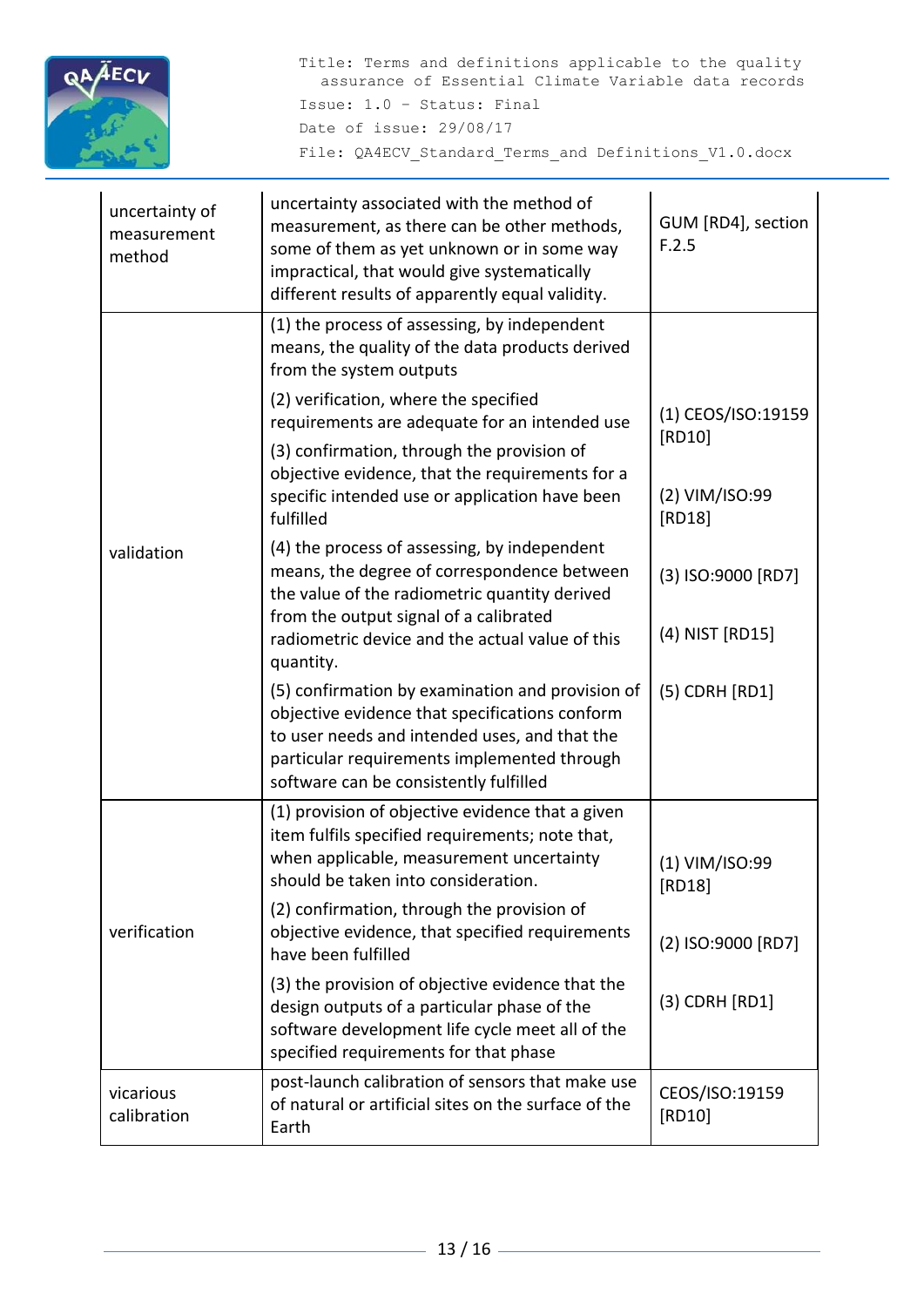

# **2. Reference documents**

<span id="page-13-8"></span>[RD1] CDRH

Center for Devices and Radiological Health (CDRH), General Principles of Software Validation; Final Guidance for Industry and FDA Staff, CBER CDRH/OC Doc. N. 938, January 11, 2002. Publicly available via <http://www.fda.gov/RegulatoryInformation/Guidances/ucm085281.htm>

<span id="page-13-1"></span>[RD2] CEOS

CEOS Committee on Earth Observation Satellites (CEOS): Terms and Definitions and other documents and resources publicly available on<http://calvalportal.ceos.org/>

<span id="page-13-5"></span>[RD3] DIN 18716-3

DIN 18716-3: 1997-07, Photogrammetry and remote sensing - Part 3: Remote sensing terms

<span id="page-13-0"></span>[RD4] GUM

Joint Committee for Guides in Metrology (JCGM/WG 1) 100:2008, Evaluation of measurement data – Guide to the expression of uncertainty in a measurement (GUM), ISO/IEC Guide 98-3:2008,

[http://www.bipm.org/utils/common/documents/jcgm/JCGM\\_100\\_2008\\_E.pdf](http://www.bipm.org/utils/common/documents/jcgm/JCGM_100_2008_E.pdf)

[RD5] GUM S1

Joint Committee for Guides in Metrology (JCGM/WG 1) 101:2008, Evaluation of measurement data - Supplement 1 to the "Guide to the expression of uncertainty in measurement" - Propagation of distributions using a Monte Carlo method, ISO/IEC Guide 98-3/Suppl.1:2008,

[http://www.bipm.org/utils/common/documents/jcgm/JCGM\\_101\\_2008\\_E.pdf](http://www.bipm.org/utils/common/documents/jcgm/JCGM_101_2008_E.pdf)

<span id="page-13-4"></span>[RD6] GUM S2

Joint Committee for Guides in Metrology (JCGM/WG 1) 102:2011, Evaluation of measurement data - Supplement 2 to the "Guide to the expression of uncertainty in measurement" - Extension to any number of output quantities, ISO/IEC Guide 98- 3:2008/Suppl.2:2011,

[http://www.bipm.org/utils/common/documents/jcgm/JCGM\\_102\\_2011\\_E.pdf](http://www.bipm.org/utils/common/documents/jcgm/JCGM_102_2011_E.pdf)

<span id="page-13-2"></span>[RD7] ISO:9000

ISO 9000:2015(en), Quality management systems - Fundamentals and vocabulary

- <span id="page-13-7"></span>[RD8] ISO:19116 ISO 19116:2004(en), Geographic information - Positioning services
- <span id="page-13-6"></span>[RD9] ISO:19130

ISO/TS 19130-2:2014(en), Geographic information - Imagery sensor models for geopositioning - Part 2: SAR, InSAR, lidar and sonar

<span id="page-13-3"></span>[RD10] ISO:19159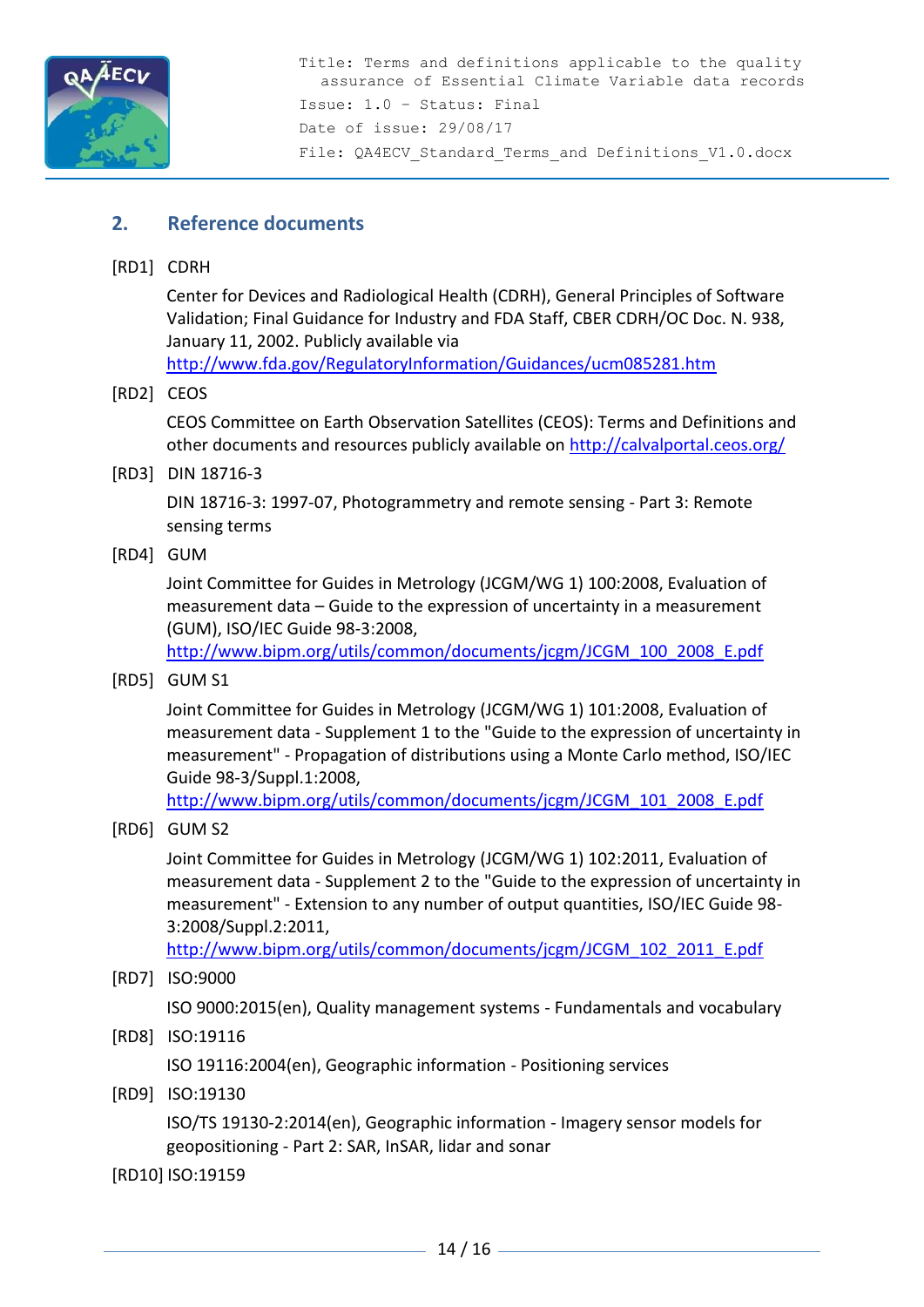

ISO/TS 19159-1:2014(en), Geographic information - Calibration and validation of remote sensing imagery sensors and data — Part 1: Optical sensors

# <span id="page-14-5"></span>[RD11] ISO:19262

ISO:19262:2015(en), Photography — Archiving Systems — Vocabulary

#### <span id="page-14-2"></span>[RD12] Larssen

Larssen, S., R. Sluyter, and C. Helmis, Criteria for EUROAIRNET – The EEA Air Quality Monitoring and Information Network, 1999,

<http://www.eea.europa.eu/publications/TEC12>

#### <span id="page-14-3"></span>[RD13] MACC-II

Lambert, J.-C., MACC II Service Validation Protocol, EC FP7 MACC-II Deliverable D153.1, May 2013, [http://www.gmes](http://www.gmes-atmosphere.eu/documents/maccii/deliverables/man/MACCII_MAN_DEL_D_153.1_20130528_Lambert_V2.pdf)[atmosphere.eu/documents/maccii/deliverables/man/MACCII\\_MAN\\_DEL\\_D\\_153.1\\_2](http://www.gmes-atmosphere.eu/documents/maccii/deliverables/man/MACCII_MAN_DEL_D_153.1_20130528_Lambert_V2.pdf)

[0130528\\_Lambert\\_V2.pdf](http://www.gmes-atmosphere.eu/documents/maccii/deliverables/man/MACCII_MAN_DEL_D_153.1_20130528_Lambert_V2.pdf)

# <span id="page-14-7"></span>[RD14] Nappo

Nappo, C.J., Caneill J.Y., Furman R.W., Gifford F.A., Kaimal J.C., Kramer M.L., Lockhart T.J., Pendergast M.M, Pielke R.A., Randerson D., Shreffler J.H., and Wyngaard J.C., The Workshop on the Representativeness of Meteorological Observations, June 1981, Boulder, CO, Bull. Am. Meteorol. Soc. 63, 761-764, 1982.

#### <span id="page-14-6"></span>[RD15] NIST

Prokhorov, A. V., R. U. Datla, V. P. Zakharenkov, V. Privalsky, T. W. Humpherys, and V. I. Sapritsky, Spaceborne Optoelectronic Sensors and their Radiometric Calibration. Terms and Definitions. Part 1. Calibration Techniques, Ed. by A. C. Parr and L. K. Issaev, NIST Technical Note NISTIR 7203, March 2005

# <span id="page-14-4"></span>[RD16] NOAA

Climate Data Records from Environmental Satellites: Interim Report, Committee on Climate Data Records from NOAA Operational Satellites; Board on Atmospheric Sciences and Climate; Division on Earth and Life Studies; National Research Council (2004), DOI: 10.17226/10944

#### <span id="page-14-1"></span>[RD17] QA4EO

QA4EO – A Quality Assurance framework for Earth Observation, established by the CEOS. It consists of ten distinct key guidelines linked through an overarching document (the QA4EO Principles) and more community-specific QA4EO procedures, all available on http://qa4eo.org/documentation.html A short QA4EO "user" guide has been produced to provide background into QA4EO and how one would start implementing it [\(http://qa4eo.org/docs/QA4EO\\_guide.pdf\)](http://qa4eo.org/docs/QA4EO_guide.pdf)

#### <span id="page-14-0"></span>[RD18] VIM/ISO:99

Joint Committee for Guides in Metrology (JCGM/WG 2) 200:2012 & ISO/IEC Guide 99-12:2007, International Vocabulary of Metrology – Basic and General Concepts and Associated Terms (VIM),<http://www.bipm.org/en/publications/guides/vim.html>